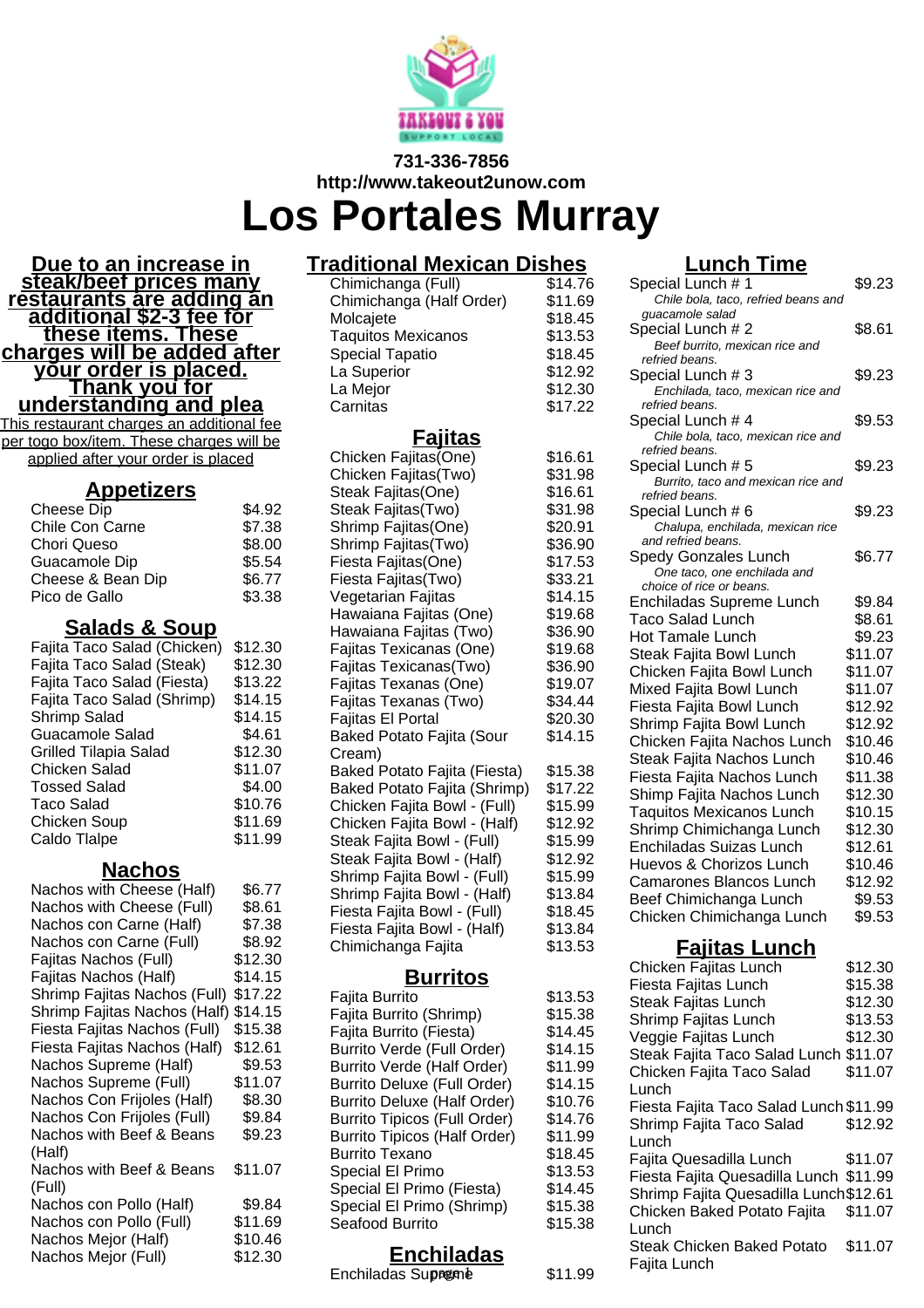# **Chicken**

| Pechuga Hawaiana             | \$18.45 |
|------------------------------|---------|
| Pechuga Frita                | \$14.76 |
| Pollo Loco                   | \$14.76 |
| Pechuga Especial             | \$14.76 |
| Chori Pollo                  | \$14.76 |
| Pollo con Camaron            | \$18.45 |
| Pechuga Mexicana             | \$14.76 |
| Guadalajara                  | \$13.53 |
| <b>Chilaquiles Mexicanos</b> | \$12.30 |
| Mango Chicken                | \$18.45 |
|                              |         |

### **Seafood**

| <b>Camarones Blancos</b> | \$14.76 |
|--------------------------|---------|
| Tilapia                  | \$14.76 |
| Shrimp Chimichanga       | \$14.76 |
| <b>Fish Tacos</b>        | \$14.76 |
| Cancun Shrimp            | \$18.45 |
|                          |         |

#### **Steak**

| <b>Cheese Steak</b>               | \$15.38 |
|-----------------------------------|---------|
| Steak Ranchero                    | \$15.38 |
| Carne Asada                       | \$18.45 |
| <b>Steak Mexican Style</b>        | \$15.38 |
| Chile Colorado                    | \$15.38 |
| Tacos de Carne Asada (3)          | \$15.38 |
| Parna Especial                    | \$18.45 |
| Rib-eye Steak con Camaron \$19.68 |         |
|                                   |         |

# **A la Carte**

Tamale  $\overline{A}$  la Carte (1)  $$4.92$ Tamale A la Carte  $(3)$  \$13.53 Beef & Cheese Tostada A la \$5.54 Carte (1) Beef & Cheese Tostada A la \$10.15 Carte (2) Chile Bola A la Carte (1) \$5.54 Chile Bola A la Carte  $(3)$  \$12.30 Taco Hard Shell A la Carte (1) \$3.38 Taco Hard Shell A la Carte (3) \$9.23 Taco Soft Shell A la Carte (1) \$4.00 Taco Soft Shell A la Carte (3)\$11.07 Enchiladas A la Carte (1) \$4.00 Enchiladas A la Carte  $(3)$  \$11.07 Burritos A la Carte (1) \$5.23 Burritos A la Carte (2) \$10.15 Special Burrito A la Carte(1) \$8.61 Cheese Burrito A la Carte (1) \$6.15 Cheese Burrito A la Carte(2) \$11.69 Chicken Burrito A la Carte(1) \$6.15 Chicken Burrito A la Carte (2)\$11.69 Fried Chicken Burrito A la Cart \$7.07 (1) Fried Chicken Burrito A la Caße 2.61 (2) Beef Burrito A la Carte (1) \$7.07 Beef Burrito A la Carte (2) \$12.61 Cheese Quesadilla A la Carte \$3.69 (1) Cheese QuesadillaA la Carte \$6.77 (2) Ham, Beef, Mushrooms Chicken or Spinach A la Carte (1) \$6.15 Ham, Beef, Mushrooms Chicken or Spinach A la Carte (2) \$11.38 Steak or Chicken Quesadilla A \$7.69 la Carte (1) Steak or Chicken Quesadilla \$14.45 la Carte (2)

| Yolandas                          | \$11.69 |
|-----------------------------------|---------|
| Enchiladas Suizas                 | \$14.45 |
| Pacific Enchiladas                | \$15.99 |
| Quesadillas                       |         |
| Quesadillas Mexicana              | \$14.15 |
| Quesadillas Rellena               | \$13.53 |
| Special Quesadillas Grande        | \$15.07 |
| <b>Special Quesadillas Grande</b> | \$15.38 |
| (Fiesta)                          |         |
| Special Quesadillas Grande        | \$18.45 |
| (Shrimp)                          |         |
| Fajita Quesadilla                 | \$13.53 |
| Fajita Quesadilla (Shrimp)        | \$15.38 |
| Fajita Quesadilla (Fiesta)        | \$14.45 |
| <u>Vegetarian</u>                 |         |
| $\Omega$ na hoon hurrito ono      | ሮ4 ገ ጋበ |

| A. VIIC DCAII DUITIIU, UIIC           | ں صحص ہ |
|---------------------------------------|---------|
| cheese enchilada and one              |         |
| tostadas with beans and nacho         |         |
| cheese                                |         |
| B. One chalupa, one cheese            | \$12.30 |
| enchilada, rice and beans             |         |
| C. One bean burrito, one              | \$12.30 |
| quesadilla and one chalupa            |         |
| D. One cheese burrito, mexican\$12.30 |         |
|                                       |         |
| rice and refried beans                |         |
| E. One bean burrito, one              | \$12.30 |
| cheese enchilada and one              |         |
| quesadilla                            |         |
| F. One cheese enchilada, one \$12.30  |         |
| quesadilla, rice and beans            |         |
| G. Vegetarian Fajitas                 | \$14.15 |
|                                       |         |

### **Special Dinners for 2**

1. Two chalupas, two chile bolas, cheese dip and choice rice or beans (Dinner) \$23.37 2. Two burritos, two enchiladas, \$23.37 two tacos, a side order of cheese nachos and one sopapilla for dessert (Dinner) 3. Two beef burritos, two beef \$23.37 tostadas with nacho cheese and two tacos (Dinner) with guacamole salad. 4. Two burritos, two tacos, mexican rice, beans and choice of cheese dip or guacamole (Dinner) \$23.37

### **Combos**

| Choice 2 Items | \$13.53 |
|----------------|---------|
| Choose 2 Sides | \$13.53 |

#### **Deserts**

| Chimi Cheese           | \$8.00 |
|------------------------|--------|
| <b>Fried Ice Cream</b> | \$8.00 |
| Brownie                | \$8.00 |
| Cheesecake Raspberry   | \$6.77 |
| Chimichanga            |        |
| Sopapilla              | \$3.69 |
| Banana Burrito         | \$7.07 |
| Churros                | \$8.00 |
| Flan                   | \$8.00 |
|                        |        |

| Fiesta Baked Potato Fajita<br>Lunch                                                               | \$11.99                       |
|---------------------------------------------------------------------------------------------------|-------------------------------|
| Shrimp Chicken Baked Potato \$12.61                                                               |                               |
| Fajita Lunch<br>Grilled Chicken Fajita Burrito                                                    | \$11.07                       |
| Lunch<br>Steak Fajita Burrito Lunch<br>Fiesta Fajita Burrito Lunch<br>Shrimp Fajita Burrito Lunch | \$11.07<br>\$11.99<br>\$12.61 |
|                                                                                                   |                               |

# **More Lunch**

#### **Steak Lunch** Cheese Steak Lunch \$12.61 Chile Colorado Lunch \$12.30 Rib-Eye Steak con Camaron **Lunch** \$14.76

## **Burritos Lunch**

| <b>Burrito Grande Lunch</b>           | \$13.53 |
|---------------------------------------|---------|
| Special El Primo Lunch                | \$11.07 |
| Special El Primo Fiesta Lunch \$12.61 |         |
| Special El Primo Shrimp Lunch \$13.53 |         |
| <b>Burrito Verde Lunch</b>            | \$11.07 |
| <b>Burrito Deluxe Lunch</b>           | \$10.15 |
| <b>Burrito Tipico Lunch</b>           | \$11.69 |
|                                       |         |

# **Chicken Lunch**

| Chori Pollo Lunch       | \$13.22 |
|-------------------------|---------|
| Pechuga Frita Lunch     | \$12.30 |
| Pollo Loco Lunch        | \$12.30 |
| Pechuga Special Lunch   | \$14.15 |
| Pechuga Mexicana Lunch  | \$13.53 |
| Pollo con Camaron Lunch | \$14.76 |
| Pechuga Hawaiana Lunch  | \$14.76 |
|                         |         |

#### **Quesadillas Lunch**

| Quesadilla Rellena Lunch | \$11.69 |
|--------------------------|---------|
| Quesadilla Mexican Lunch | \$11.69 |

#### **Kids**

**Served to children under 12, Includes a drink. Dinne-in only.**

#### **Beverages**

| Coca-Cola            | \$3.69 |
|----------------------|--------|
| Diet Coke            | \$3.69 |
| Sprite               | \$3.69 |
| Dr Pepper            | \$3.69 |
| <b>Pink Lemonade</b> | \$3.69 |
| Sweet Tea            | \$3.69 |
| Unsweet Tea          | \$3.69 |
| Milk                 | \$3.69 |
| Juice                | \$3.69 |
|                      |        |